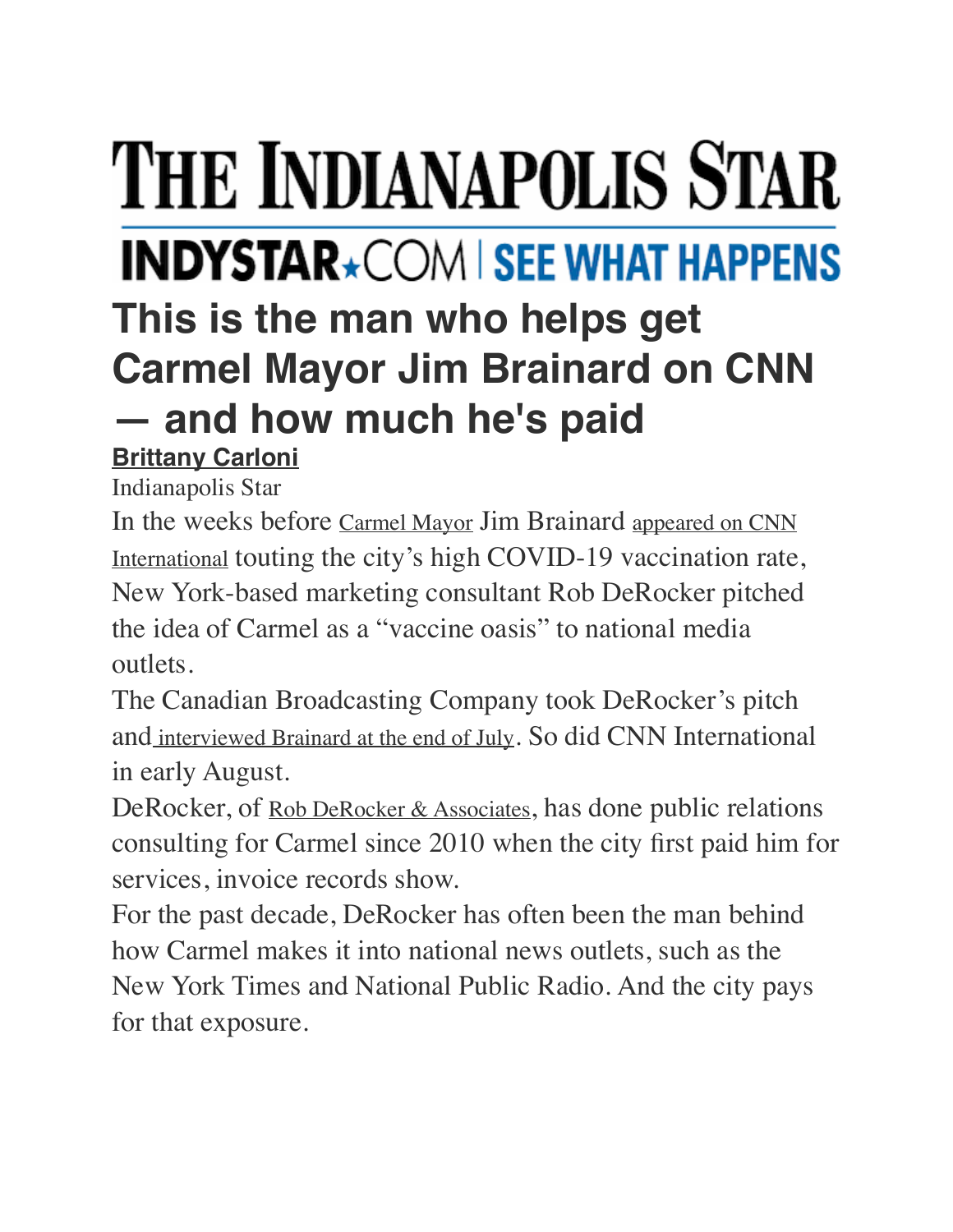

In 2020, Carmel paid DeRocker more than \$133,000. The city has paid DeRocker nearly \$80,000 as of the end of July 2021, according to city invoices.

Marketing experts told IndyStar that paying for these efforts help local governments share their stories and gain a reputation with a wider audience. When national audiences know a city's story, it can have an impact on business and the local economy, experts said.

**What Carmel pays for national exposure A Washington D.C.-based firm referred DeRocker to Carmel in 2010.**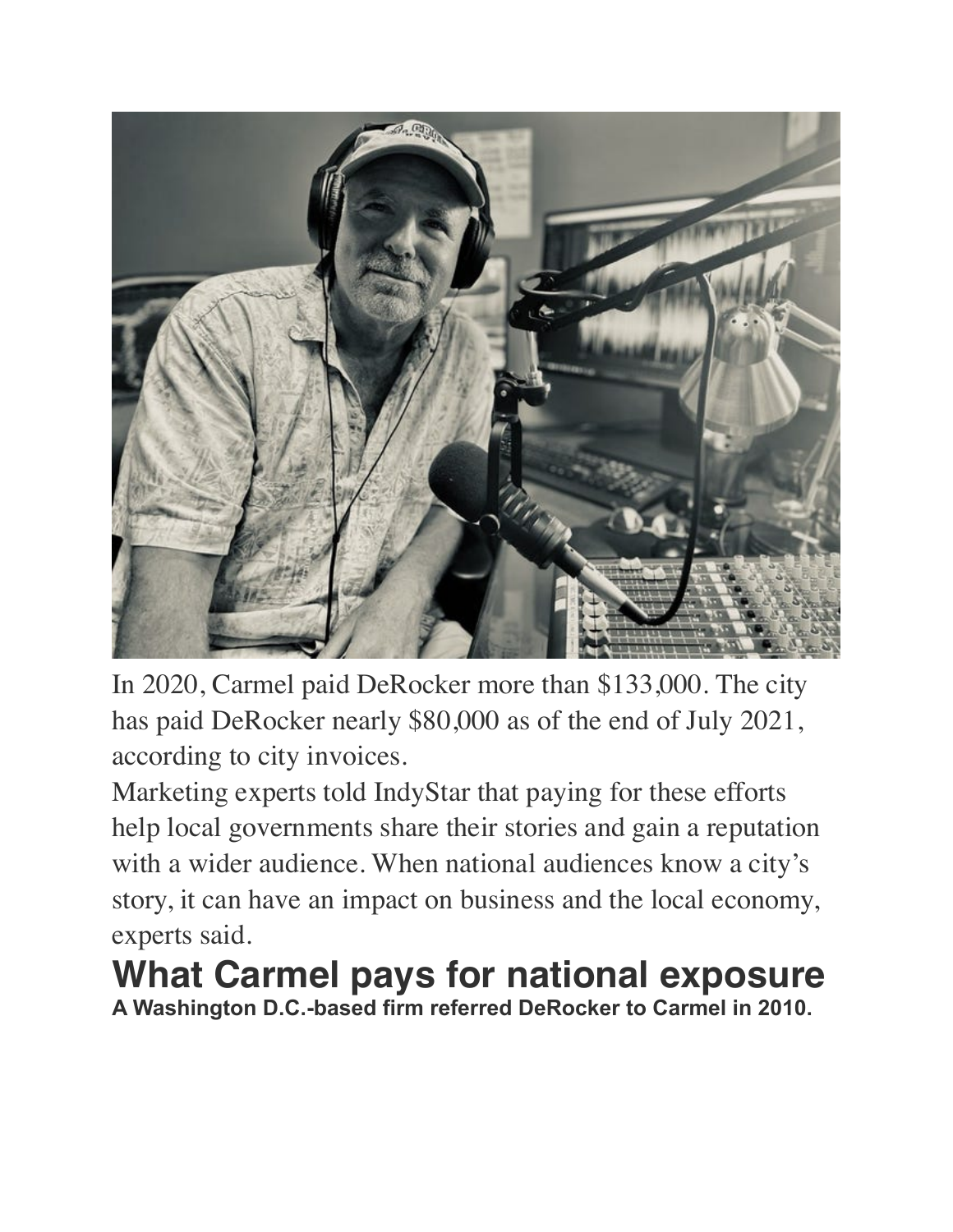DeRocker made a trip to the Hamilton County city at the time, when Carmel was building the massive Palladium at the Center for the [Performing Arts.](https://thecenterpresents.org/about/venues/the-palladium/)



"At that point, I thought, you know, this is worth a go. I don't know if we can get any national press out of this, but it seems to be an interesting story. It's worth a shot," DeRocker said. "I had no idea that there would be that much interest to last this many years."

Carmel has paid DeRocker just over \$1 million since 2013, an average of more than \$10,000 a month, according to invoice records. Those invoices are paid through the city's community relations and economic development department budget. Brainard said DeRocker's work is important for driving interest and investment in the city from other parts of the country.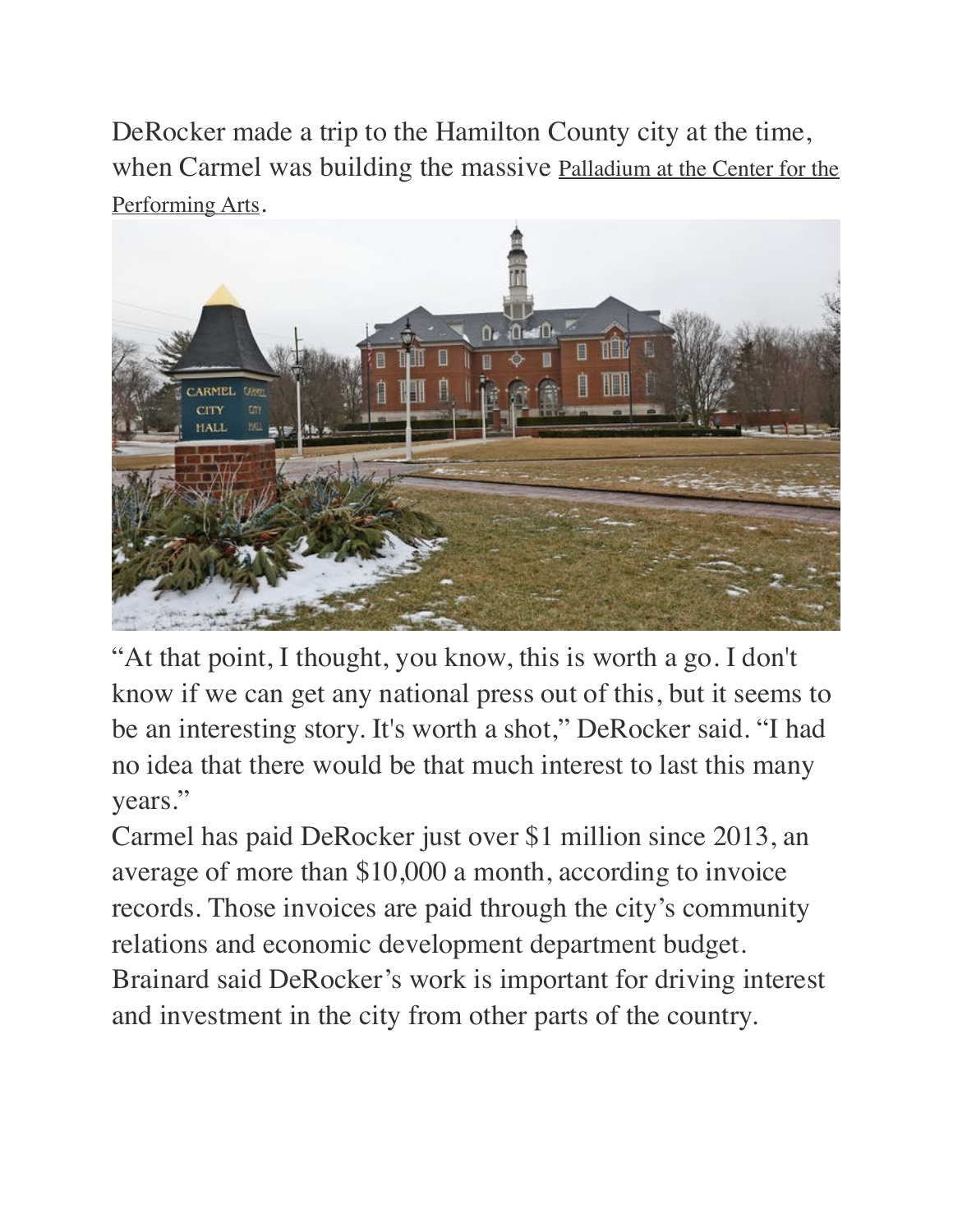"Getting our name out and then having a good connotation associated with that name, is very important for attraction and capital," Brainard said. "It's good for workforce development."



Carmel already has communications staff located in Central Indiana. The city's Community Relations department coordinates news releases, media interviews and events for Carmel locally.

Local staff, however, does not have DeRocker's connections to national and international media outlets, Carmel spokesman Dan McFeely wrote in an email.

DeRocker also has relationships with consultants that guide companies on where they want to locate businesses, McFeely said.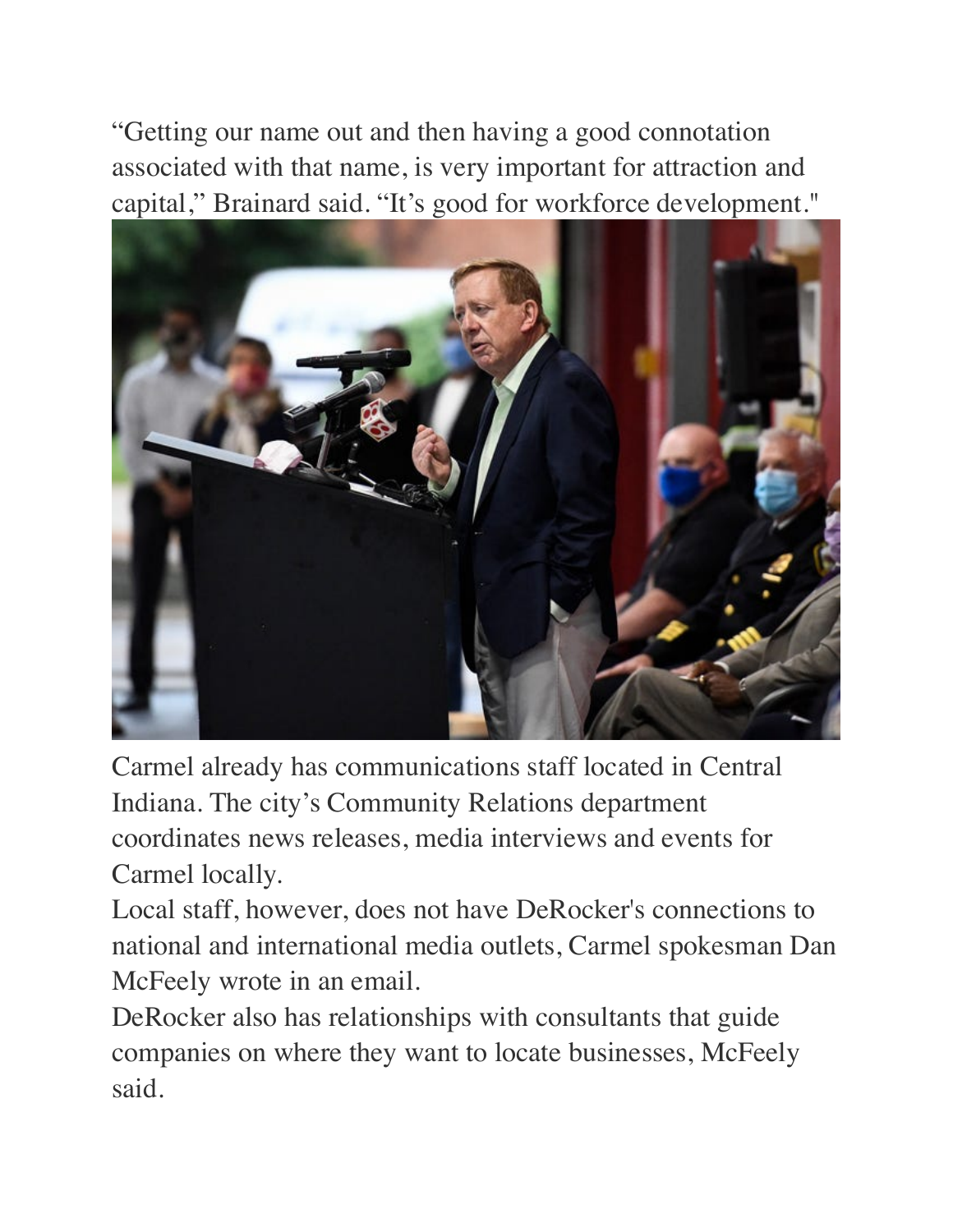"We consider Rob an extension of our staff and stay in continual contact with him so that he can discover story topics and reach out to his contacts in the national media," McFeely wrote. Brainard says DeRocker, who is based in Sleepy Hollow, New York, is an asset to the city because of where he's located. "It's helpful because there's so much media in New York," he said.

## **How DeRocker shares Carmel's story**

Invoice records show DeRocker has worked on garnering stories on Carmel's 100-plus roundabouts to Brainard's views on the environment.

DeRocker said he looks for the "man bites dog stories," or stories that are unusual and might grab people's attention. For Carmel, that can be the city's planning and development or Brainard as a seven-term Republican mayor who believes in climate change, DeRocker said.

In May, DeRocker arranged a New York Times story on [Discovering Broadway](https://www.discoveringbroadway.org/), an organization that brought the team for the Devil Wears Prada musical to Carmel, according to invoices. That month, Carmel paid DeRocker \$11,586 for activities such as arranging the New York Times interview, traveling to Carmel and organizing an Instagram Live video featuring Carmel's roundabouts with ESPN, [according to the invoice](http://cocdocs.carmel.in.gov/WebLink/DocView.aspx?id=1956182&dbid=0&repo=CityofCarmel&cr=1).

DeRocker has arranged for Brainard and Carmel to make it in international news outlets, like the Canadian Broadcasting Company in July and a newspaper in southwest Germany in 2015, records show.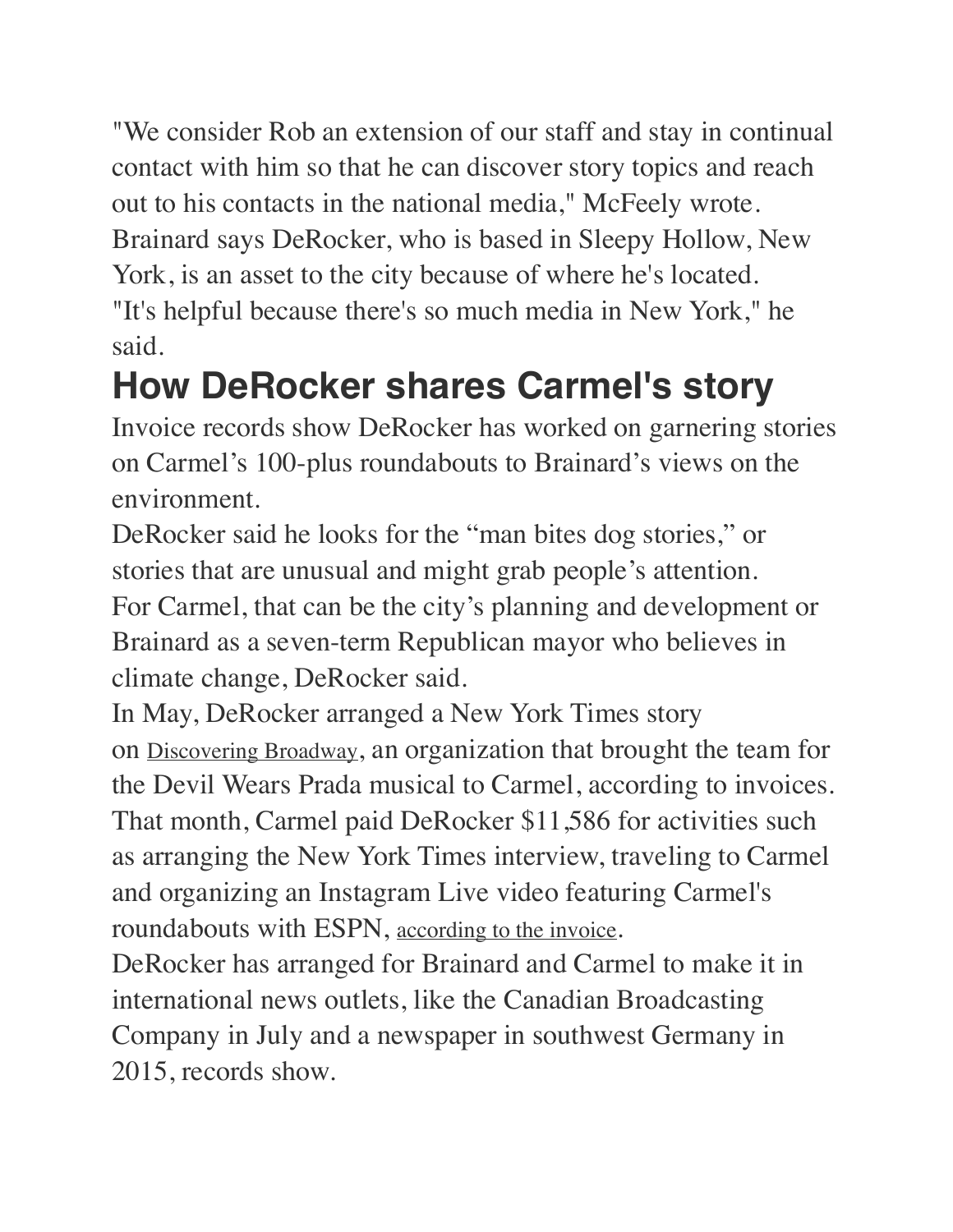[In January 2016, Carmel paid \\$10,000](http://cocdocs.carmel.in.gov/WebLink/DocView.aspx?id=1208762&dbid=0&repo=CityofCarmel) to DeRocker for activities the month before such as the results of the German newspaper story and pitching stories to media outlets tied to the fifth anniversary of the [Palladium](https://thecenterpresents.org/about/venues/the-palladium/), according to the invoice.

DeRocker at the end of 2019 and in early 2020 attempted to land Carmel in a Hallmark movie, according to city invoices.

In one invoice, DeRocker wrote that he wanted to "explore possibilities for Carmel's [Christkindlmarkt](https://www.carmelchristkindlmarkt.com/) to become a future setting for a Hallmark or other Christmas film."



"Number one, there'll be excitement in Carmel, and then, of course, if the movie ran and it was successful, you have a lot of beauty shots, and that's the kind of thing you can play for years," DeRocker said in an interview with IndyStar. That effort was unsuccessful, but Carmel still paid for DeRocker's work. Between October 2019 and March 2020,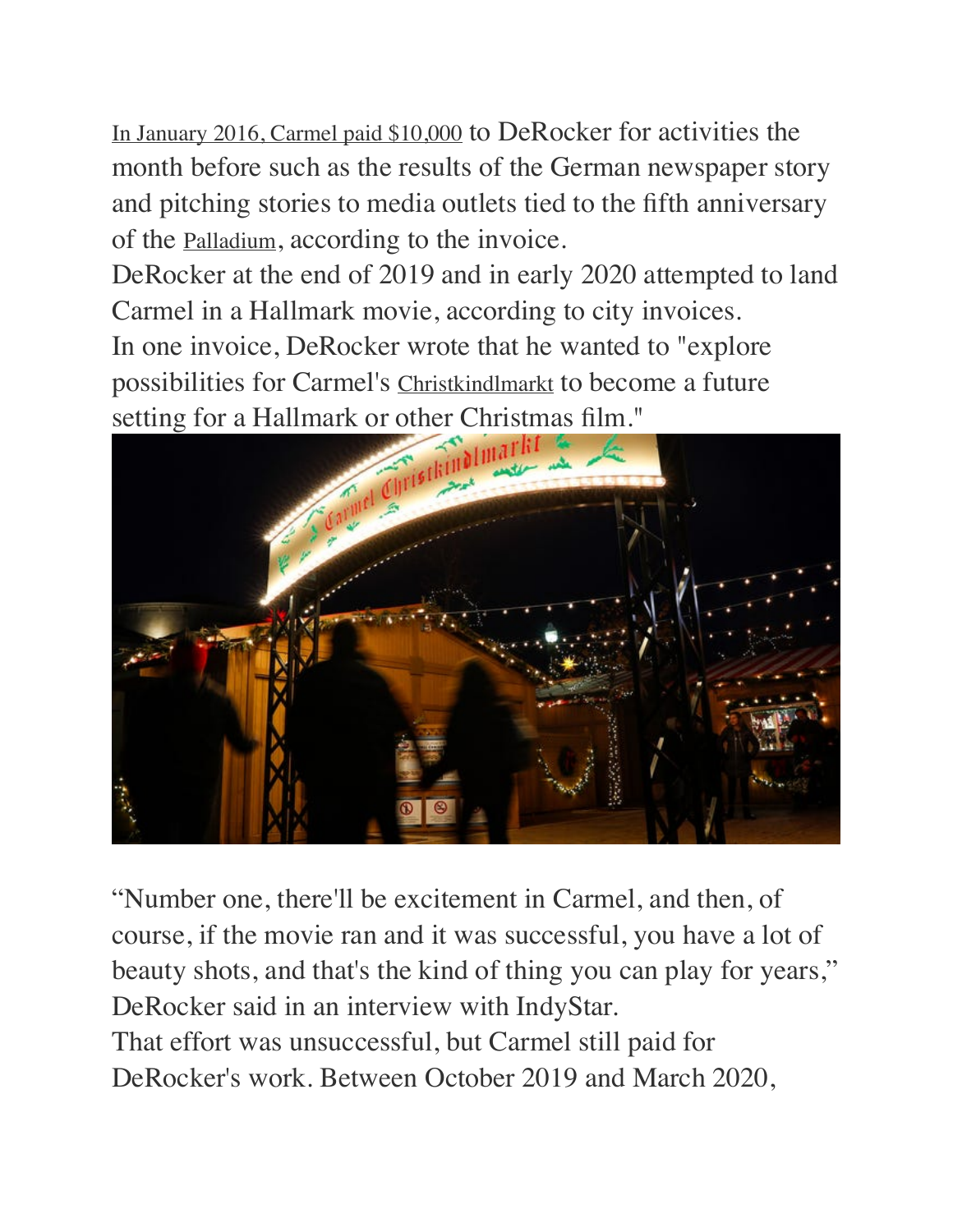DeRocker listed efforts toward a Hallmark film in invoice reports to the city.

## **Should other cities make this investment?**

It's not unusual for cities and towns to take efforts to spread their name in other parts of the country, said Kim Saxton, clinical professor of marketing at the [IU Kelley School of Business.](https://kelley.iu.edu/) "Towns often will do things to get broader coverage than you would expect, I mean we have billboards here for Petoskey in Michigan, so it all depends. It makes sense depending on what the city is trying to accomplish," Saxton said.

Hiring a national firm can help cities that want to build national recognition, and that can help in terms of investors and companies who want to support or move to a community, Saxton said.

"If you're trying to build a national reputation, and I think Carmel is, between the Palladium and the roundabouts they're clearly distinguishing themselves as a place to be," Saxton said. Two neighboring cities have not gone Carmel's route.

Indianapolis and Fishers do not have consultants that pitch stories about the cities to national media outlets, representatives told IndyStar.

The challenge, though, is that it's hard to measure the effectiveness of public relations, Saxton said.

"You have to invest in having somebody who's making contacts and putting your name in front of reporters, but then you never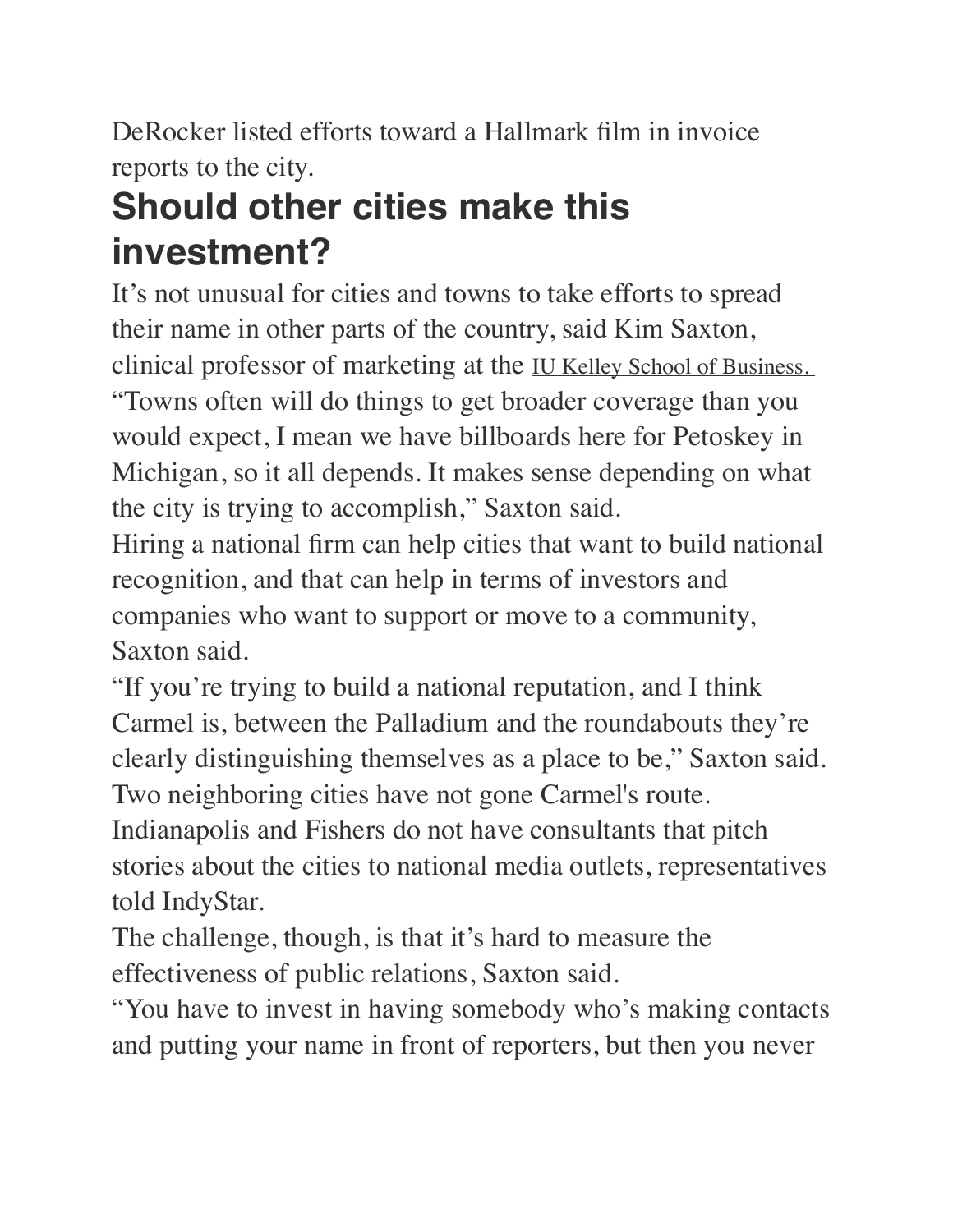know if the reporters are actually going to do anything with it," Saxton said.

But, DeRocker said national media during the past decade have been interested in Carmel, and they continue to be.



"For all my efforts, it's still not as if Carmel's been

overexposed," DeRocker said. "It's not like the New York Times is tired of talking about roundabouts."

Brainard said getting the city's stories out into the world is critical.

"In Indiana and the Midwest in general, I think sometimes we tend to be humble people not talking about our

accomplishments, but perhaps we need to to succeed, to be more competitive," Brainard said. "Carmel is a great place, we need to